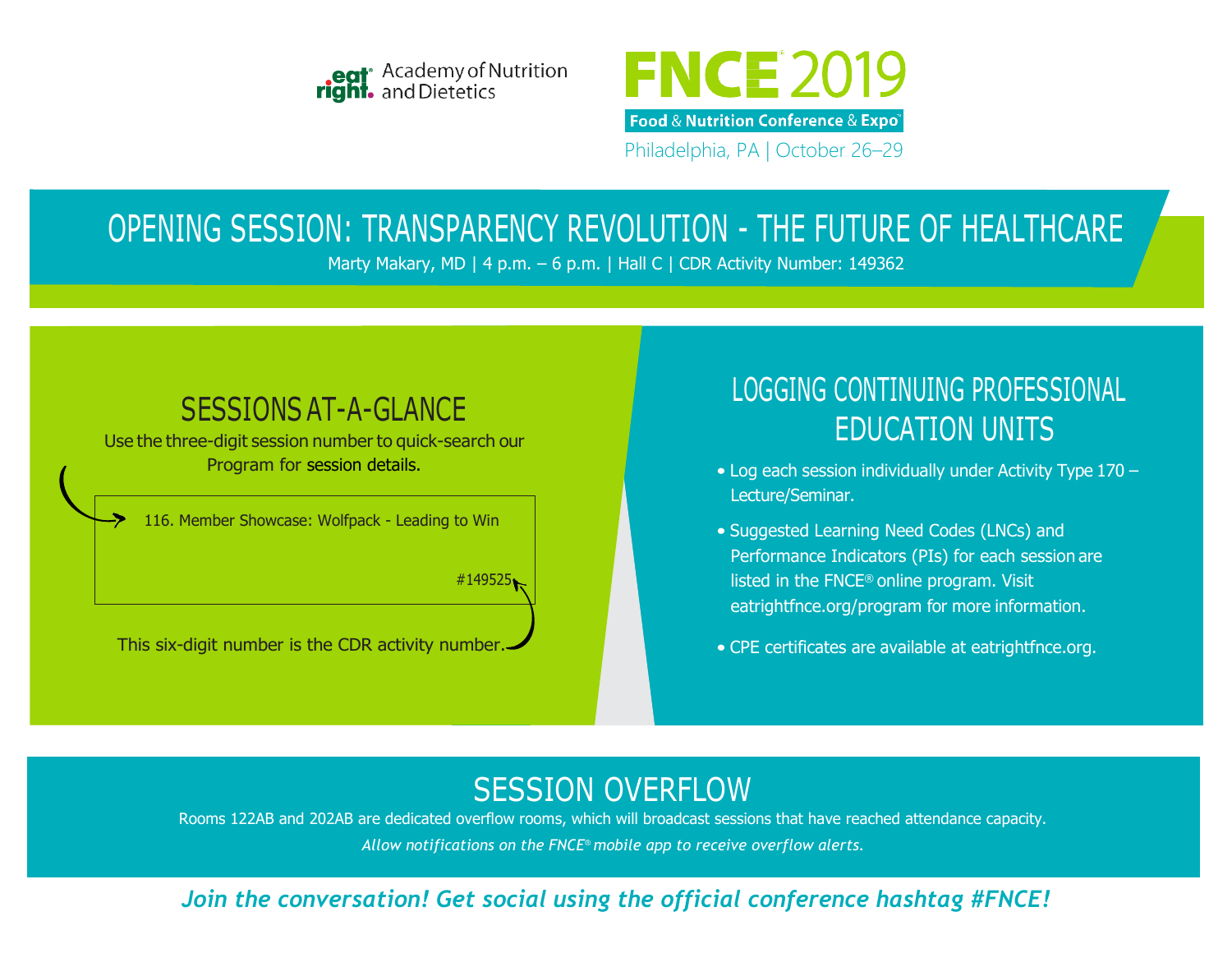#### *Sunday, October 27 th (Philadelphia, Pennsylvania)*

| <b>Session room</b> | $8:00$ a.m. $-9:30$ a.m.                                                                                                                        | 10:00 a.m. - 11:30 a.m.                                                                   | $1:30$ p.m. $-3:00$ p.m.                                                      | $3:30$ p.m. $-5:00$ p.m.                                                                               |  |  |
|---------------------|-------------------------------------------------------------------------------------------------------------------------------------------------|-------------------------------------------------------------------------------------------|-------------------------------------------------------------------------------|--------------------------------------------------------------------------------------------------------|--|--|
| Hall C              | 137. Best of the Rest: Improving Health Through Better<br>Sleep                                                                                 | 209. When in Rome: Developing Criteria for Brain-Gut<br><b>Gastrointestinal Disorders</b> | 186. Beyond BRAT: Tailored Diet Interventions for Chronic<br>Diarrhea         | 129. The Effects of a Ketogenic Diet on Exercise<br>Metabolism During Endurance Performance            |  |  |
|                     | Planned with the Committee for Lifelong Learning                                                                                                |                                                                                           |                                                                               | Planned with the Committee for Lifelong Learning                                                       |  |  |
|                     | #150333                                                                                                                                         | #149402                                                                                   | #149422                                                                       | #150932                                                                                                |  |  |
| Terrace             | 304. Influencing Leadership and Inspiring Change at<br><b>Every Career Stage</b>                                                                | 132. Protein Timing: Is There an Anabolic Window of<br>Opportunity?                       | 141. CBD Is Everywhere! Navigating the MNT and Its Role<br>in the Marketplace | 416. Precision Nutrition: Leveraging the Gut Microbiome<br>and Metabolic Phenotyping                   |  |  |
| <b>Ballroom</b>     | <b>Planned with the Clinical Nutrition Management</b>                                                                                           | Planned with the Committee for Lifelong Learning                                          | Planned with the Committee for Lifelong Learning                              |                                                                                                        |  |  |
| I/II                | <b>Dietetic Practice Group</b>                                                                                                                  |                                                                                           |                                                                               |                                                                                                        |  |  |
|                     | #149370                                                                                                                                         | #149573                                                                                   | #149432                                                                       | #149437                                                                                                |  |  |
| <b>Terrace</b>      | 187. Cutting-Edge Therapies for Small Intestinal Bacterial                                                                                      | 150. 2019 Lenna Frances Cooper Memorial Lecture:                                          | 142. The Brain's Influence on Eating Disorders: Combining                     | 127. Yours, Mine and Ours: A Conversation About Body                                                   |  |  |
| <b>Ballroom</b>     | Overgrowth: From Risky Business to Evidence-Based                                                                                               | Redefining Aging and Embracing Longevity - Nutrition                                      | Neurobiology with Nutrition                                                   | Image                                                                                                  |  |  |
| III/IV              | Practice                                                                                                                                        | <b>Opportunities Abound</b>                                                               | Planned with the Committee for Lifelong Learning                              | Planned with the Committee for Lifelong Learning                                                       |  |  |
|                     | <b>Planned with the Medical Nutrition Practice Group</b>                                                                                        |                                                                                           |                                                                               |                                                                                                        |  |  |
|                     | #149377                                                                                                                                         | #149396                                                                                   | #149576                                                                       | #149453                                                                                                |  |  |
| Grand               | 191. Exercise in Eating Disorder Treatment:                                                                                                     | 146. Whose Guideline Is It Anyway? A Stakeholders'                                        | 339. Transformational Leadership: Maximize Your                               | 189. Navigating the Maze of Complex GI Cases                                                           |  |  |
| <b>Ballroom A</b>   | Misconceptions, Evidence and Future Directions                                                                                                  | Review of the Development of the Dietary Guidelines<br>for Americans                      | Influence Capacity                                                            |                                                                                                        |  |  |
|                     |                                                                                                                                                 | Planned with the Academy of Nutrition and Dietetics'                                      |                                                                               |                                                                                                        |  |  |
|                     |                                                                                                                                                 | <b>Collaborative on the DGAs</b>                                                          |                                                                               |                                                                                                        |  |  |
|                     | #149373                                                                                                                                         | #149571                                                                                   | #149417                                                                       | #149441                                                                                                |  |  |
| Grand               | 140. Let's Talk Diabetes: Collaborations Across                                                                                                 | 342. Forging New Career Paths: The RDN's Role in                                          | 119. 2019 Presidents' Lecture: Solutions to Meet the                          | 401. Bottoms Up: Helping Parents Make the Best-Informed                                                |  |  |
| <b>Ballroom B</b>   | Organizations to Evolve Practice, Improve Care                                                                                                  | Associations                                                                              | United Nations Sustainable Nutrition Goals                                    | Child Hydration Decisions                                                                              |  |  |
|                     | #149366                                                                                                                                         | #149412                                                                                   | #150934                                                                       | #149448                                                                                                |  |  |
| 113-ABC             | 238. Pathways to a Doctorate: Turning Dreams into                                                                                               | 229. No Stone Unturned: Kidney Stone Prevention One                                       | 216. Glucose Gone Wild: Glycemic Challenges Surrounding                       | 124. Collaborating for Consistency: Best Practices for                                                 |  |  |
|                     | Reality                                                                                                                                         | Bite at a Time                                                                            | Metabolic Surgery                                                             | Implementing the IDDSI Framework                                                                       |  |  |
|                     |                                                                                                                                                 | <b>Planned with the Renal Dietitians Practice Group</b>                                   |                                                                               | Planned with the Committee for Lifelong Learning and                                                   |  |  |
|                     | #149379                                                                                                                                         |                                                                                           | #149426                                                                       | the Academy's IDDSI Task Force<br>#149673                                                              |  |  |
| 114-Lecture         | 174. Waste? Not! How Culinary Labs Are Reimagining                                                                                              | #149397                                                                                   | 130. Career Essential: Create and Build Your Personal                         | 139. CRISPR 101: Starting the Conversation About Gene                                                  |  |  |
| Hall                | Food Waste                                                                                                                                      |                                                                                           | Brand                                                                         | Editing                                                                                                |  |  |
|                     | Planned with the Committee for Lifelong Learning                                                                                                |                                                                                           | Planned with the Committee for Lifelong Learning                              | Planned with the Committee for Lifelong Learning                                                       |  |  |
|                     | (8:00 a.m. - 9:00 a.m.)<br>#151522                                                                                                              |                                                                                           | $(1:30 p.m. - 2:30 p.m.)$<br>#149415                                          | $(3:30 p.m. - 4:30 p.m.)$<br>#149451                                                                   |  |  |
| 115 ABC             | 400. Nutrition for Generation Me: Designing Services                                                                                            | 413. Move Over Millennials: What Generation Z Expects                                     | 121. Clinical Applications of Sport Supplements                               | 323. Advancing the Profession in Real Time: An Interactive                                             |  |  |
|                     | That Meet Millennial Needs                                                                                                                      | from Dietetics Education                                                                  | Planned with the Committee for Lifelong Learning                              | Preview of Academy Research Priorities                                                                 |  |  |
|                     | #149360                                                                                                                                         | #149411                                                                                   | #150936                                                                       | #149445                                                                                                |  |  |
| 118-ABC             | 166. Refine Dining: Improving Menus via Public-Private<br>Partnerships                                                                          | 293. The Devil in the Data: Evaluating Food Is Medicine                                   | 387. Making a National Impact: RDN Influence in Federal<br>Government         | 152. 2019 Trailblazer Lecture: Dietetics and Food Science -<br>A Winning Partnership for Public Health |  |  |
|                     | Planned with the Dietitians in Business and                                                                                                     | Programs                                                                                  |                                                                               | Planned with the Institute of Food Technologists and the                                               |  |  |
|                     | <b>Communications Dietetic Practice Group</b>                                                                                                   |                                                                                           |                                                                               | <b>Academy of Nutrition and Dietetics</b>                                                              |  |  |
|                     | #149385                                                                                                                                         | #149400                                                                                   | #149539                                                                       | #149579                                                                                                |  |  |
| 119 AB              | 285. Culinary Traditions to Promote Asian Health: New                                                                                           | 346. The Registration Examination Experience                                              | 271. Nutrition Prescription: Using Public-Private                             | 170. CDR Forum: 50 Years of Credentialing Excellence                                                   |  |  |
|                     | Research on Historic Cuisine                                                                                                                    | Planned with the Commission on Dietetic Registration                                      | Partnerships to Develop Novel Food Insecurity Solutions                       | Planned with the Commission on Dietetic Registration                                                   |  |  |
|                     | #149389                                                                                                                                         | #150336                                                                                   | #149420                                                                       | #150363                                                                                                |  |  |
| 120 ABC             | 149. Cultivating Sustainable Food Systems: A Nutrition-                                                                                         | 316. Professional Relationships: Blurred Boundaries and                                   | 226. Feasting and Fasting: Nutritional Guidance During                        | 268. The Building Blocks of Injustice: Understanding the                                               |  |  |
|                     | Focused Framework for Action                                                                                                                    | <b>Ethical Conundrums</b>                                                                 | Religious Observances                                                         | Complex Connections Between Race, Poverty, Hunger and                                                  |  |  |
|                     |                                                                                                                                                 |                                                                                           | Planned with the Religion Member Interest Group                               | <b>Health Disparities</b>                                                                              |  |  |
|                     |                                                                                                                                                 |                                                                                           |                                                                               | <b>Planned with the National Organization of Blacks in</b>                                             |  |  |
|                     | #149368                                                                                                                                         | #149405                                                                                   | #149428                                                                       | Dietetics and Nutrition Member Interest Group<br>#149443                                               |  |  |
| 121-ABC             | 202. Nutrition Care in Cystic Fibrosis: Filling Gaps and                                                                                        | 192. Getting Pumped Up About Human Milk Handling                                          | 201. Dietitians Driving Impact: Data on Improved Patient                      |                                                                                                        |  |  |
|                     | Navigating Change                                                                                                                               |                                                                                           | Care from the Malnutrition Quality Improvement Initiative                     |                                                                                                        |  |  |
|                     |                                                                                                                                                 |                                                                                           | <b>Planned with Academy Premier Sponsor</b>                                   |                                                                                                        |  |  |
|                     |                                                                                                                                                 |                                                                                           | <b>Abbott Nutrition</b>                                                       |                                                                                                        |  |  |
|                     | #149383                                                                                                                                         | #149409                                                                                   | #150969                                                                       |                                                                                                        |  |  |
| 201-ABC             | 396. New Innovations to Tap Nature's Diversity for                                                                                              | 161. 2019 Wimpfheimer-Guggenheim International                                            | 367. Analyzing the Food Environment: Implications for                         | 172. The Health Benefits and Art of Convivial Cooking and                                              |  |  |
|                     | Tomorrow's Food Products                                                                                                                        | Lecture: Food and Nutrition in Disaster and                                               | <b>Future Practice</b>                                                        | Dining                                                                                                 |  |  |
|                     |                                                                                                                                                 | Humanitarian Relief - Lessons Learned from Syria and<br>Venezuela                         | Planned with the Public Health/Community Nutrition                            |                                                                                                        |  |  |
|                     | #149392                                                                                                                                         | #151530                                                                                   | <b>Dietetic Practice Group</b><br>#149424                                     | #149434                                                                                                |  |  |
| 204-ABC             | 221. Bridging the Practice Gap Using the Latest Renal                                                                                           | 240. Diversifying Our Practice and Our Plates                                             | 256. ACEND Forum: Myths and Realities About Future                            | 350. Parlez-Vous Revenue? Winning at Third Party                                                       |  |  |
|                     | <b>Nutrition Guidelines</b>                                                                                                                     |                                                                                           | <b>Requirements for Registered Dietitians</b>                                 | Payment                                                                                                |  |  |
|                     | #149387                                                                                                                                         | #149394                                                                                   | #149430                                                                       | #149439                                                                                                |  |  |
| <b>Expo Hall</b>    | $9:00$ a.m. $-3:00$ p.m.                                                                                                                        |                                                                                           |                                                                               |                                                                                                        |  |  |
|                     | Poster Sessions: Professional Skills; Nutrition Assessment & Diagnosis; Medical Nutrition Therapy (Authors present from 11:45 a.m. - 1:15 p.m.) |                                                                                           |                                                                               |                                                                                                        |  |  |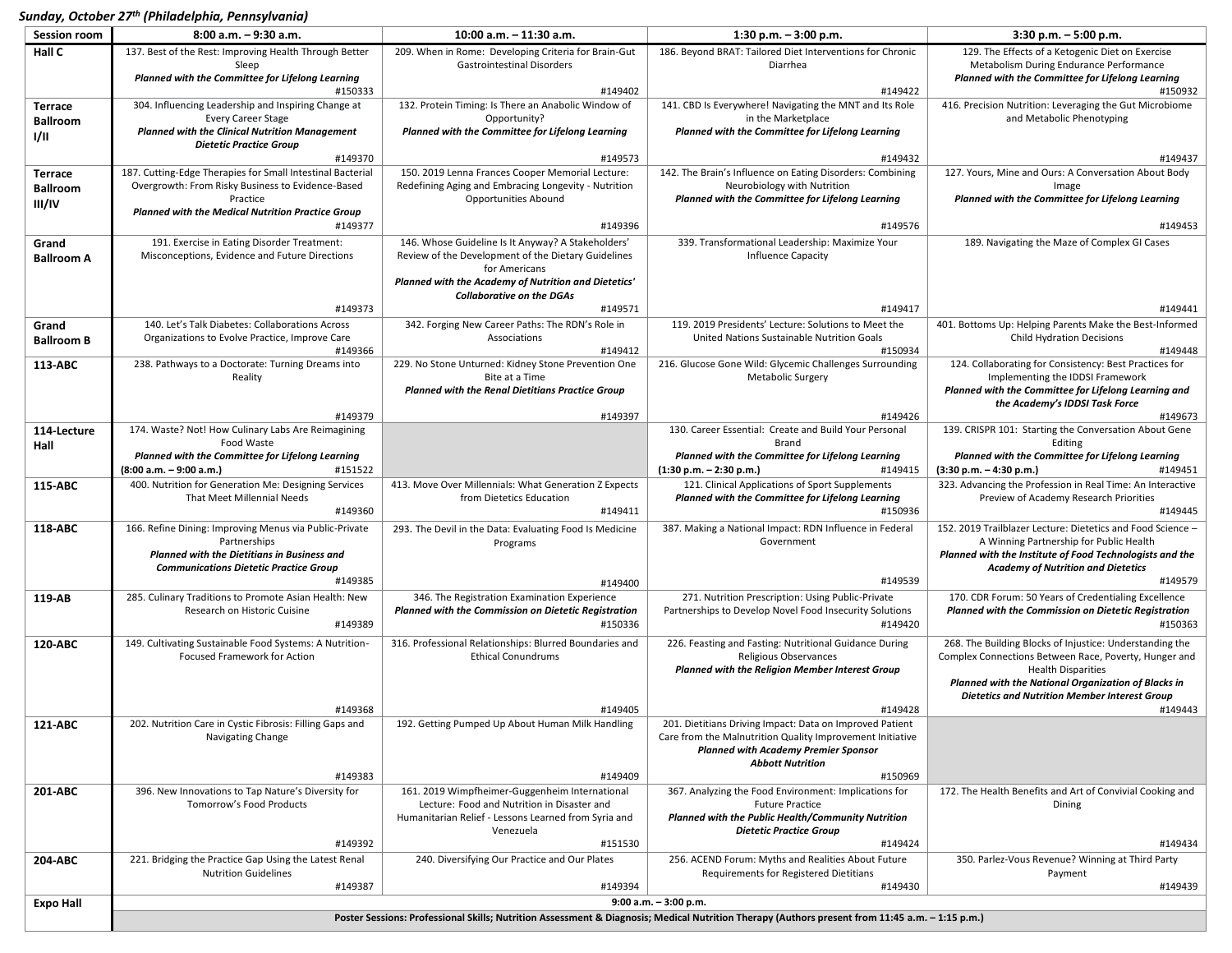### *Monday, October 28th (Philadelphia, Pennsylvania)*

| <b>Session room</b> | 8:00 a.m. - 9:30 a.m.                                                                                        | 10:00 a.m. - 12:00 p.m.   | 1:30 p.m. $-$ 3:00 p.m.                                                                                                                           | $3:30$ p.m. $-5:00$ p.m.                                                     |
|---------------------|--------------------------------------------------------------------------------------------------------------|---------------------------|---------------------------------------------------------------------------------------------------------------------------------------------------|------------------------------------------------------------------------------|
| Hall C              |                                                                                                              | 116. Member Showcase:     | 184. Dieting Dilemma: The Interrelationship Between                                                                                               | 133. The Label Reboot: Dietitian's Guide to the New                          |
|                     |                                                                                                              | Wolfpack - Leading to Win | Obesity Treatment and Disordered Eating                                                                                                           | <b>Nutrition Facts Label</b>                                                 |
|                     |                                                                                                              |                           | <b>Planned with the Weight Management</b>                                                                                                         | Planned with the Committee for Lifelong Learning                             |
|                     |                                                                                                              |                           | <b>Dietetic Practice Group</b>                                                                                                                    |                                                                              |
|                     |                                                                                                              | #149525                   | #149531                                                                                                                                           | #149563                                                                      |
| <b>Terrace</b>      | 247. Intuitive Eating: What Every Registered Dietitian                                                       |                           | 159. Sowing the Seeds: An Analysis of Modern Wheat                                                                                                | 212. Nutrition and Behavioral Health Considerations in                       |
| <b>Ballroom</b>     | Nutritionist Needs to Know                                                                                   |                           | <b>Planned with the Food and Culinary Professionals</b><br><b>Dietetic Practice Group</b>                                                         | Treatment Interventions for Binge Eating Disorder                            |
| I/II                | #149481                                                                                                      |                           | #149533                                                                                                                                           | #149551                                                                      |
| <b>Terrace</b>      | 419. Unlocking Precision Nutrition Care: Is Genetic                                                          |                           | 118. A Conversation with Vice Admiral Jerome M. Adams,                                                                                            | 151. Detoxification: Evaluating the Science and                              |
| <b>Ballroom</b>     | Information the Key?                                                                                         |                           | U.S. Surgeon General                                                                                                                              | <b>Implications for Practice</b>                                             |
| III/IV              |                                                                                                              |                           |                                                                                                                                                   | Planned with the Committee for Lifelong Learning                             |
|                     | #149472                                                                                                      |                           | #151525                                                                                                                                           | #149561                                                                      |
| Grand               | 425. Bone Mineral Density: Advanced Interpretation and                                                       |                           | 286. Integrative Approaches to Digestive Diseases in                                                                                              | 375. Healthy in Advance: Applying Prevention Science to                      |
| <b>Ballroom A</b>   | Athletic Injury Management                                                                                   |                           | Children                                                                                                                                          | Nutrition Interventions and Programs                                         |
|                     | Planned with the Sports, Cardiovascular, and Wellness                                                        |                           | Planned with the Dietitians in Integrative and Functional                                                                                         |                                                                              |
|                     | <b>Nutrition Dietetic Practice Group</b>                                                                     |                           | <b>Medicine Dietetic Practice Group and the Pediatric</b>                                                                                         |                                                                              |
|                     | #150415                                                                                                      |                           | <b>Nutrition Practice Group</b><br>#149527                                                                                                        | #149557                                                                      |
|                     |                                                                                                              |                           |                                                                                                                                                   |                                                                              |
| Grand               | 210. Medical Nutrition Therapy in Diabetes: A Review of<br>the New Consensus Report by the American Diabetes |                           | 177. Beyond School Lunch Memes: Real-World<br>Commonalities, Challenges and Successes                                                             | 148. Well Beyond 50: Practical Changes for Senior<br><b>Nutrition Policy</b> |
| <b>Ballroom B</b>   | Association                                                                                                  |                           | <b>Planned with the School Nutrition Services</b>                                                                                                 | Planned with the Legislative and Public Policy Committee                     |
|                     | Planned with the Diabetes Care and Education Dietetic                                                        |                           | <b>Dietetic Practice Group</b>                                                                                                                    |                                                                              |
|                     | <b>Practice Group</b>                                                                                        |                           |                                                                                                                                                   |                                                                              |
|                     | #149483                                                                                                      |                           | #149546                                                                                                                                           | #149567                                                                      |
| 113-ABC             | 423. Intellectual Property Rights: Liberty, Ethics, and the                                                  |                           | 154. PDP Practice Competency Session                                                                                                              | 198. Myth Conception: How Men Can Improve Their                              |
|                     | Pursuit of Legal Protection<br><b>Planned with the Nutrition Entrepreneurs</b>                               |                           | Planned with the Commission on Dietetic Registration                                                                                              | Fertility<br>Planned with the Nutrition Education for the Public             |
|                     | <b>Dietetic Practice Group</b>                                                                               |                           |                                                                                                                                                   | <b>Dietetic Practice Group</b>                                               |
|                     | #149489                                                                                                      |                           | #150411                                                                                                                                           | #149553                                                                      |
| 114-Lecture         | 136. Philly Spotlight: Beverage Tax Successes and                                                            |                           | 134. RDN to C-Suite: Nutrition Professionals in Executive                                                                                         | 156. From the Court to the Kitchen: A Conversation with                      |
| Hall                | Challenges                                                                                                   |                           | Leadership                                                                                                                                        | an NBA Dietitian                                                             |
|                     | Planned with the Committee for Lifelong Learning                                                             |                           | Planned with the Committee for Lifelong Learning                                                                                                  | Planned with the Committee for Lifelong Learning                             |
|                     | (8:00 a.m. - 9:00 a.m.)<br>#150444                                                                           |                           | $(1:30 p.m. - 2:30 p.m.)$<br>#151130                                                                                                              | #150956<br>(3:30 p.m. - 4:30 p.m.)                                           |
| 115-ABC             | 194. Optimizing the Transition from Acute to Home Enteral<br>Nutrition                                       |                           | 138. Low Energy Availability and Relative Energy Deficiency<br>in Sport (RED-S) Updates: From the Lab to Practical                                | 167. Craft Beers: History and Sustainability in Healthy<br>Kitchens          |
|                     | Planned with the Dietitians in Nutrition Support Dietetic                                                    |                           | Application                                                                                                                                       |                                                                              |
|                     | <b>Practice Group</b>                                                                                        |                           | Planned with the Committee for Lifelong Learning                                                                                                  |                                                                              |
|                     | #149475                                                                                                      |                           | #150960                                                                                                                                           | #149565                                                                      |
| 118-ABC             | 224. Bariatric Surgery in Teens: For Real? For Real.                                                         |                           | 239. Building Cultural Humility in a Globalized World                                                                                             | 411. The Critical Role of Research in Master's and Dietetic                  |
|                     |                                                                                                              |                           |                                                                                                                                                   | <b>Internship Programs</b>                                                   |
|                     | #149487                                                                                                      |                           | #149537                                                                                                                                           | #149555                                                                      |
| 119-AB              | 143. The Right Stuff: Supporting Access to Medicaid<br><b>Nutrition Services</b>                             |                           | 292. Culinary Dentistry: Incorporating Nutrition into Dental<br>Education and School-Based Interventions                                          |                                                                              |
|                     | Planned with the Legislative and Public Policy Committee                                                     |                           |                                                                                                                                                   |                                                                              |
|                     | #149499                                                                                                      |                           | #149529                                                                                                                                           |                                                                              |
| 120-ABC             | 296. Going Global: Barriers and Bridges to International                                                     |                           | 200. Take a Deep Breath: The Latest on COPD Treatment                                                                                             | 131. Overcoming Adversity: Forging your Own Path in                          |
|                     | <b>Nutrition Work</b>                                                                                        |                           |                                                                                                                                                   | <b>Dietetics</b>                                                             |
|                     | Planned with the Global Member Interest Group                                                                |                           |                                                                                                                                                   | Planned with the Committee for Lifelong Learning                             |
|                     | #149478                                                                                                      |                           | #149535                                                                                                                                           | #149569                                                                      |
| 121-ABC             | 215. The Complex Relationship Between Milk Type and                                                          |                           | 153. The Edna & Robert Langholz International Nutrition                                                                                           | 135. Changing the Battlespace: Integrating Nutrition into                    |
|                     | Very Low Birthweight Preterm Infant Outcomes                                                                 |                           | Lecture: Reflections on a Half Century of TPN and Clinical                                                                                        | Air Force Special Operations Training                                        |
|                     |                                                                                                              |                           | Nutrition in the Future                                                                                                                           | Planned with the Committee for Lifelong Learning                             |
|                     | #149485                                                                                                      |                           | #149630                                                                                                                                           | #151115                                                                      |
| 201-ABC             | 155. The Nutrition Detective: An Epidemiologist's                                                            |                           | 193. Taking the Lead in Drug Interaction Prevention in                                                                                            | 183. Busting the Myth of Enteral Feeding Intolerance:                        |
|                     | Investigation into Diet and Disease                                                                          |                           | Post-Acute and Long-Term Care Settings                                                                                                            | Tube Feeding Is Not the Problem                                              |
|                     | Planned with the Committee for Lifelong Learning                                                             |                           | <b>Planned with the Dietetics in Health Care Communities</b>                                                                                      |                                                                              |
|                     |                                                                                                              |                           | <b>Dietetic Practice Group</b>                                                                                                                    |                                                                              |
| 204-ABC             | #151121<br>179. Feeding and Educating the Future: Evidence-Based                                             |                           | #149541<br>237. ACEND Forum: Demonstration Program Innovations                                                                                    | #149559<br>329. Combatting Unconscious Bias and Preventing                   |
|                     | Nutrition Education Collaborations                                                                           |                           |                                                                                                                                                   | Microaggressions: A Professional Duty                                        |
|                     | #149497                                                                                                      |                           | #149543                                                                                                                                           | #149549                                                                      |
| <b>Expo Hall</b>    |                                                                                                              |                           | $9:00$ a.m. $-3:00$ p.m.                                                                                                                          |                                                                              |
|                     |                                                                                                              |                           | Poster Sessions: Food Science; Education; Management; Food Services/Culinary; Research; Innovations (Authors present from 11:45 a.m. - 1:15 p.m.) |                                                                              |